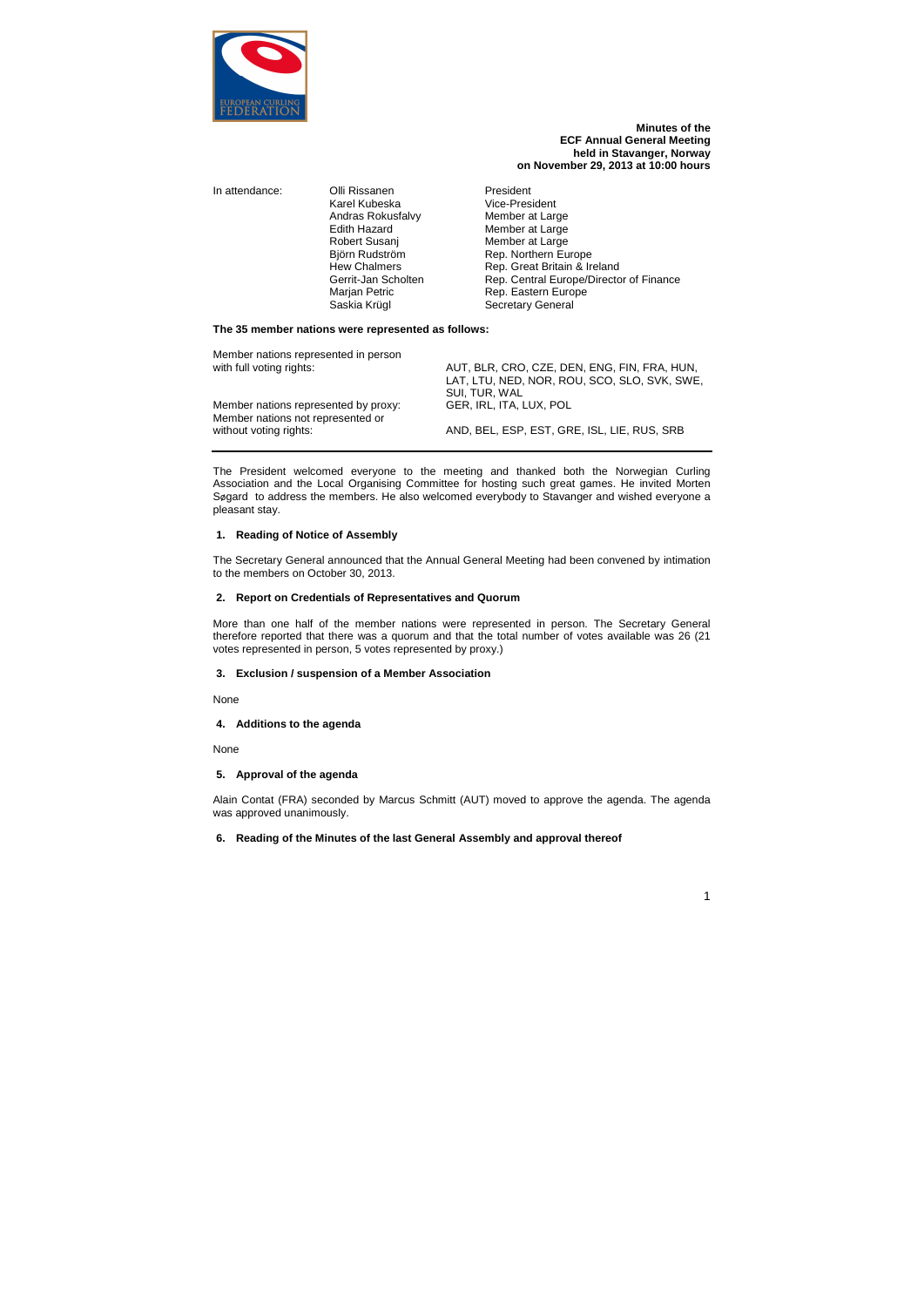The minutes of the ECF Annual General Meeting 2012 (Karlstad, SWE) were taken as read. Helena Klange (SWE) seconded by Marcus Schmitt (AUT) moved to approve the minutes. The minutes were approved unanimously.

#### **7. Business arising out of the minutes**

None

### **8. Report of the President**

President Rissanen reported that the ECC 2013 event is the first European event organised exclusively by the WCF and he confirmed that the ECF has nothing to do with the organisation of the European events anymore except some formalities.

The President also reported that he had visited the EMCC 2013 at Edinburgh and explained that he had attended the Opening Ceremony whereas WCF President Kate Caithness had attended the Closing Ceremony. He thanked the WCF for arranging the European Championships. Also, he explained that the ECF Secretary General had now been taken over by the WCF and expressed his thanks for that.

### **9. Report of the Executive Board and Committees**

**None** 

#### **10. Report of the Director of Finance**

The Director of Finance reported that at the Board Meeting after the AGM in Karlstad on November 29, 2012 the Board had decided to appoint him as the ECF Director of Finance. His acceptance at that time had been conditional as although he was working for the largest private bank in the world, he was not a financial bookkeeper. However he had been honoured by the appointment and promised to do the best he could.

The Director of Finance presented the Financial Report from 1 July 2012 to 30 June 2013. He added that the remaining budgeted income items were as follows:

- Publicity Mount 10 EUR 20,000.00
- WCF support EUR 5,000.00
- Curling Centre Champery EUR 5,000.00

He added that in the meantime the WCF had acknowledged the Mount 10 publicity fee in principal but the exact amount still needed to be calculated. As the WCF is now organising the ECF events there will be no further financial support from WCF to ECF in future. He also explained that the Curling Center in Champéry had been invoiced for the amount of EUR 5,000.00 as per the existing contract. Payment was still awaited.

He added that on the expenditure side the expenses of the President, the Board and the Secretary General have slight variations but are basically within the budget.

The Balance Sheet as per 30 June 2013 showed a fortune of EUR 110,477.79. (In the previous year it had been EUR 134,150.87).

### **11. Report of the Auditors**

The Director of Finance reported that the accounts had been audited by KPB Fiduciary and that the accounting records and the financial statements comply with Swiss law and the articles of the federation. KPB Fiduciary did also recommend that the financial statements be submitted to the AGM for approval.

### **12. Approval of the Financial Statements**

Helena Klange (SWE) moved, seconded by Bruce Crawford (SCO) that the financial statements be approved and the Executive Board be discharged. The motion was carried unanimously.

#### **13. Appointment of the Auditors**